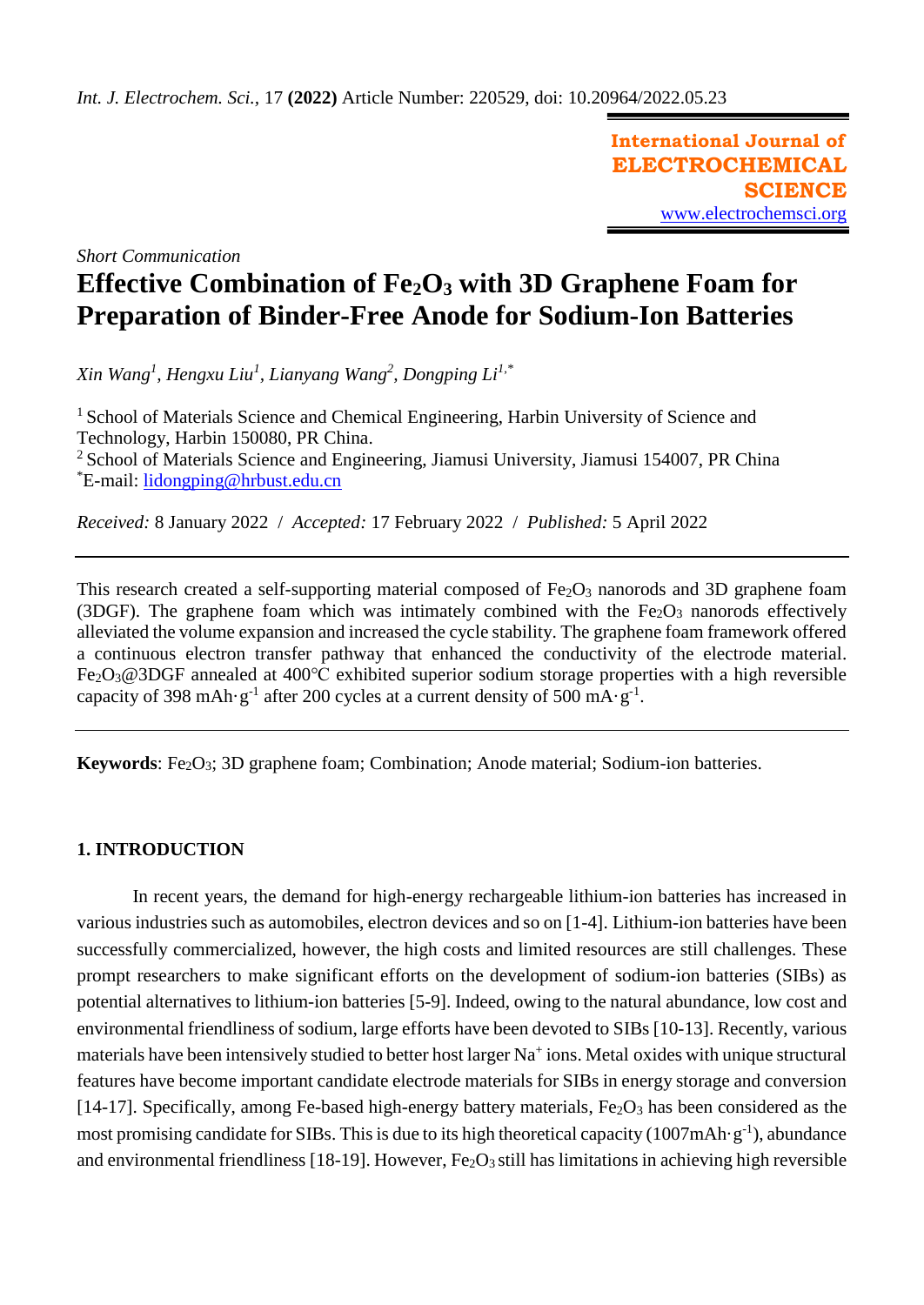capacity and cycling stability for low electrical conductivity and large volume expansion. To solve the above issues, various strategies such as fabrication of  $Fe<sub>2</sub>O<sub>3</sub>$  with carbon coating, nanotubes and nanofibers have been attempted [20-21]. Therefore, the use of carbon materials to modify  $Fe<sub>2</sub>O<sub>3</sub>$  anodes has been recognized as an efficient way to improve the electrical conductivity and buffer the volume expansion during the charging and discharging processes. However, according to pertinent literature, the optimization of electrochemical performance in  $Fe<sub>2</sub>O<sub>3</sub>$  anodes is still needed [22-24]. Meanwhile, a recent study has shown that the modification of electrode material structure is critical for improving electrochemical activity and shortening of electron transport paths in SIBs [25].

In this work, we developed a nanorod array  $Fe<sub>2</sub>O<sub>3</sub>@3DGF$  as the anode material for SIBs by annealing α-FeOOH@3DGF as precursor through a one-step hydrothermal method at a certain temperature. The 3DGF acted as a strong mechanical matrix, which sustained the volume changes during cycling and electronic conductive network. Owing to its superior structural advantages, the as-prepared Fe<sub>2</sub>O<sub>3</sub>@3DGF showed excellent conductivity, high performance and outstanding stability and was considered as a safer electrode material for SIBs.

## **2. EXPERIMENTAL**

#### *2.1 α-FeOOH@3DGF synthesis*

The precursor nanorod  $\alpha$ -FeOOH@3DGF was synthesized by a hydrothermal method. Briefly, 1 mmol FeCl3·6H2O and 15 mmol urea were dissolved in 70 mL de-ionized (D.I.) water. The solution was transferred to a 100 ml Teflon stainless steel autoclave with a piece of 3D graphene foam and was heated at 200℃ for 24 hours. After cooling to room temperature, the α-FeOOH@3DGF was obtained by washing several times with D.I. water and ethanol.

## *2.2 Fe2O3@3DGF synthesis*

The α-FeOOH@3DGF was annealed at 400℃ under a flowing argon atmosphere with a temperature rise rate of 10  $^{\circ}$ C·min<sup>-1</sup> for 4 hours.

## *2.3 Electrochemical analysis*

The CR2032-type battery assembled in an argon-filled glove box was used for the electrochemical experiment. The as-synthesized  $Fe<sub>2</sub>O<sub>3</sub>@3DGF$  was a free-standing material. Cells were assembled without any binders. Glass fiber (Whatman GF) and Na metal were used as separator and counter electrode, respectively. The electrolyte employed was 1M NaPF<sub>6</sub> in ethyl methyl carbonate. The charging and discharging measurement voltages ranged from 0.3V to 3.0V at different current densities using LAND test system. Cyclic voltammetry (CV) was performed with an electrochemical workstation CHI760 in the voltage range from 0.3V to 3.0V at a scan rate of  $0.1 \text{mVs}^{-1}$  to  $1 \text{mVs}^{-1}$ .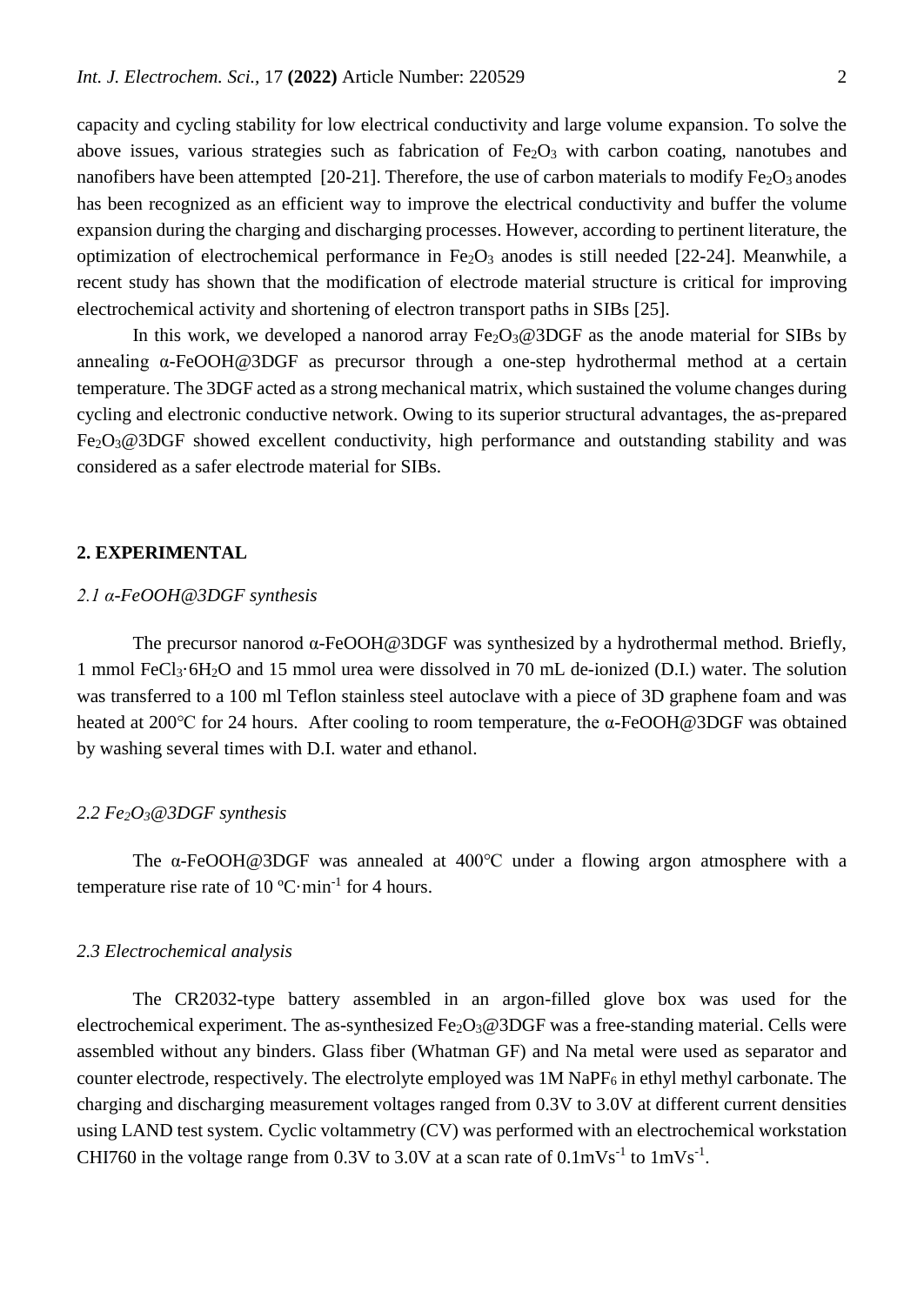## **3. RESULTS AND DISCUSSION**

## *3.1 Microstructure of Fe2O3@GF*

The schematic illustration for the synthesis of  $Fe<sub>2</sub>O<sub>3</sub>@3DGF$  was shown in Figure 1. The precursor α-FeOOH@3DGF was first prepared by a one-step hydrothermal method. The as-prepared α-FeOOH@3DGF was then annealed in argon for 4 hours to form  $Fe<sub>2</sub>O<sub>3</sub>@3DGF$ . The detailed procedure was described in section 2.



**Figure 1.** Schematic illustration for the synthesis process of precursor α-FeOOH@3DGF and Fe2O3@3DGF nanorods

The formation and phase transformation reactions of  $\alpha$ -FeOOH and Fe<sub>2</sub>O<sub>3</sub> were shown as follows [26]:

 $Fe^{2+}+2H_2O \rightarrow Fe(OH)_2+2H^+$  (1)  $4Fe(OH)<sub>2</sub>+O<sub>2</sub>\rightarrow 4FeOOH+2H<sub>2</sub>O$  (2)  $2FeOOH \rightarrow Fe_2O_3 + H_2O$  (3)

The phase compositions and structure of products were confirmed by X-ray diffraction (XRD) patterns, Figure 2 illustrated the phase evolution of precursor α-FeOOH@3DGF and Fe<sub>2</sub>O<sub>3</sub>@3DGF. All XRD diffraction peaks were indexed to pure α-FeOOH phase (JSPDS No. 34-1266) [5] and graphene foam. No other peaks appeared, indicating the high purity of the prepared samples. When the annealing temperature was 400 $^{\circ}$ C, all the peaks located at (110), (113), (116) and (300) were assigned to Fe<sub>2</sub>O<sub>3</sub> (JSPDS No. 33-0664) [7], indicating the reduction of hydroxyl oxidize iron. No other peaks appeared, indicating precursor  $\alpha$ -FeOOH@3DGF was converted completely to Fe<sub>2</sub>O<sub>3</sub>@3DGF.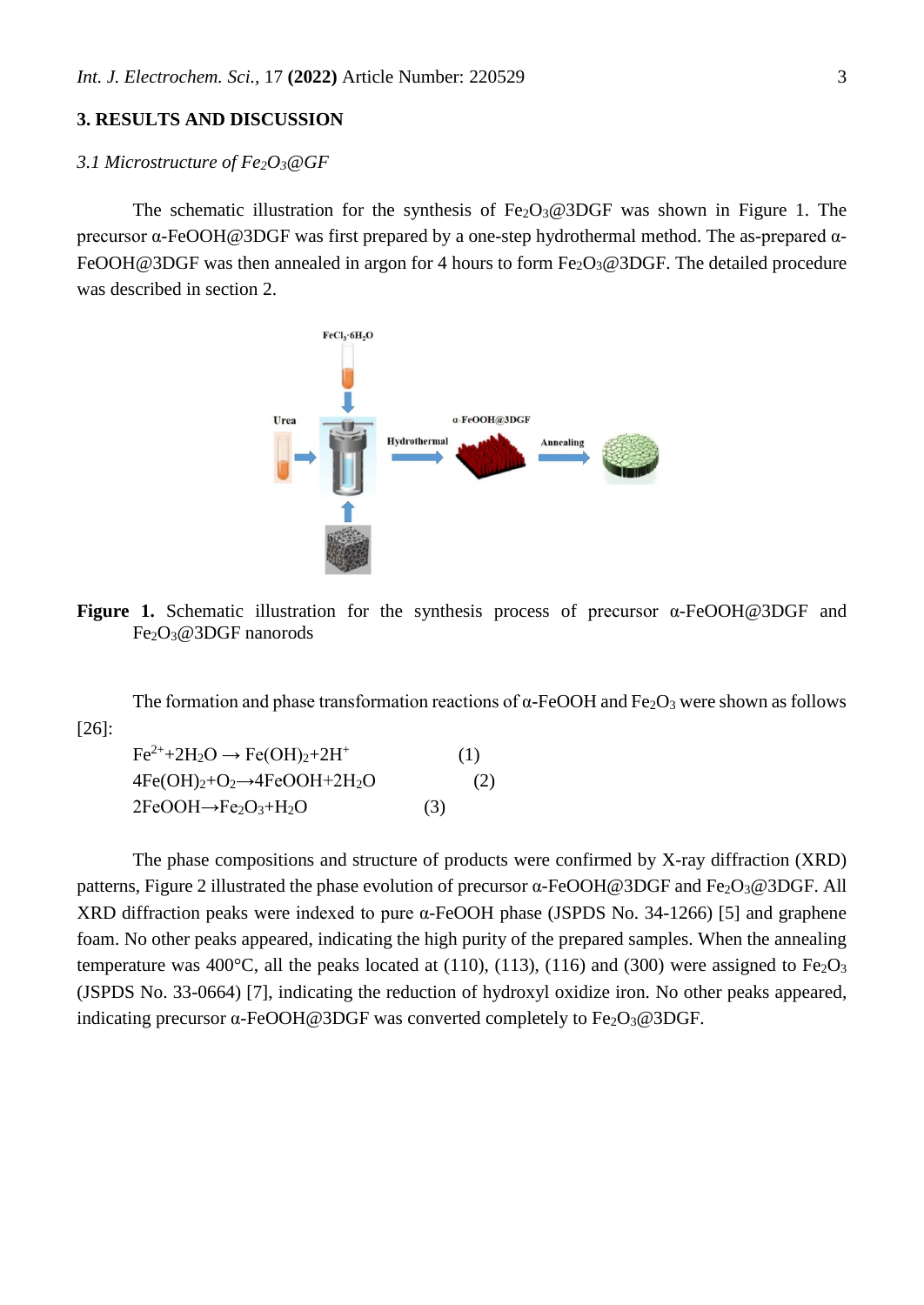

**Figure 2.** XRD patterns of precursor α-FeOOH@3DGF and Fe2O3@3DGF

Figure 3a showed a representative SEM image of  $Fe<sub>2</sub>O<sub>3</sub>@3DGF$  with a shuttle-like morphology. After annealing, the entire nanorod was arrayed uniformly in the graphene foam frameworks. The higher magnification images in Figure 3b confirmed that the diameter and length of the nanorods were about 100nm and 200-300nm, respectively.



Figure 3. SEM images of Fe<sub>2</sub>O<sub>3</sub>@3DGF for 4h annealing in argon (a) Low-magnification; (b) Highmagnification

### *3.2 Electrochemical characterization*

In order to evaluate the sodium storage ability of  $Fe<sub>2</sub>O<sub>3</sub>@3DGF$ , CR2032-type cells with Na metal as the counter electrode were assembled. Experiments were performed in the voltage range from 0.3V to 3V at room temperature. CV curve of the as-prepared  $Fe<sub>2</sub>O<sub>3</sub>@3DGF$  for the first, second and third cycles at scan rate of  $0.5 \text{mV} \cdot \text{s}^{-1}$  was shown in Figure 4. During the first reduction process, two strong reduction peaks were observed at 0.62V and 1.1V, which were attributed to the initial sodium ion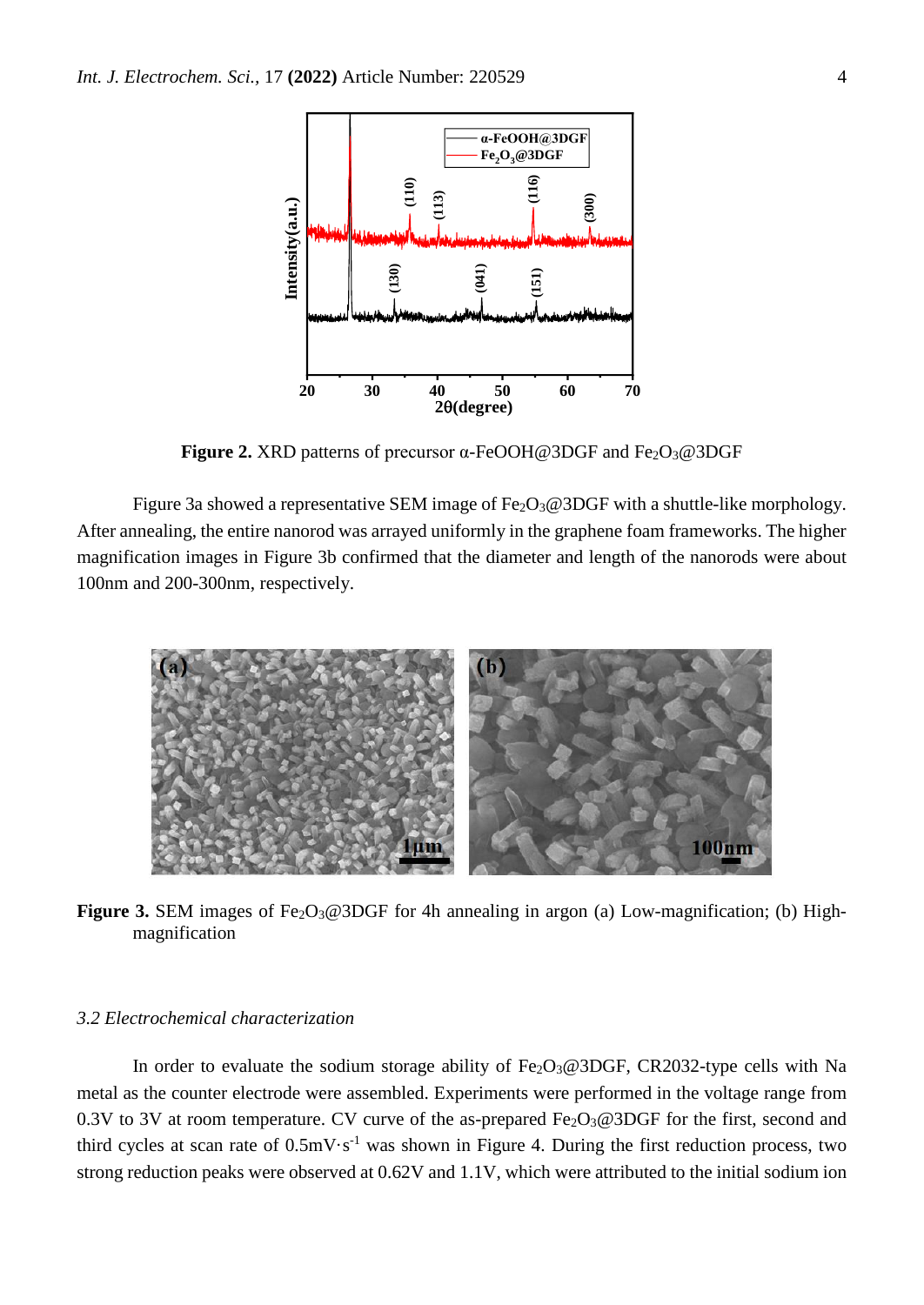insertion to the crystal structure and reduction of  $Fe2^{+}/Fe^{3+}$  to  $Fe^{0}$ , respectively. During the oxidation process, the anodic peaks appear at 1.6 V, 1.3 V and 0.9 V, which corresponded to the oxidation of  $Fe<sup>0</sup>$ to Fe<sup>2+</sup> followed by oxidation of Fe<sup>2+</sup> to Fe<sup>3+</sup> [1, 27-28]. Theoretically, the number of oxidation and reduction reaction peaks should be similar. However, the results for  $Fe<sub>2</sub>O<sub>3</sub>@3DGF$  were different which may be due to the slow reaction process and the limitation of the test conditions. In the subsequent second and third charge-discharge cycles, we observed good overlap of CV curves which implied good reversibility and stability of the electrochemical reaction [29].



**Figure 4.** CV curves of Fe<sub>2</sub>O<sub>3</sub>@3DGF at scan rate of  $0.5 \text{mV} \cdot \text{s}^{-1}$ 

The long-term cycling behaviour and coulombic efficiency of  $Fe<sub>2</sub>O<sub>3</sub>@3DGF$  were then investigated at a current density of 500 mA·g<sup>-1</sup>. As shown in Figure 5, the first discharge and first charge specific capacities of Fe<sub>2</sub>O<sub>3</sub>@3DGF were 575 mAh·g<sup>-1</sup> and 542 mAh·g<sup>-1</sup>, respectively with a coulomb efficiency that reached to 92.6%. With the increase in charge-discharge cycles,  $Fe<sub>2</sub>O<sub>3</sub>@3DGF$  exhibited excellent cycling stability until 200 cycles at 398 mAh·g<sup>-1</sup> which corresponded to a retention capacity of 73.4%. The coulombic efficiency of the Fe<sub>2</sub>O<sub>3</sub>@3DGF electrode rapidly increased to 99% after a few cycles.



Figure 5. Cycling performance with the coulombic efficiency of Fe<sub>2</sub>O<sub>3</sub>@3DGF at a current of 500mA·g<sup>-</sup> 1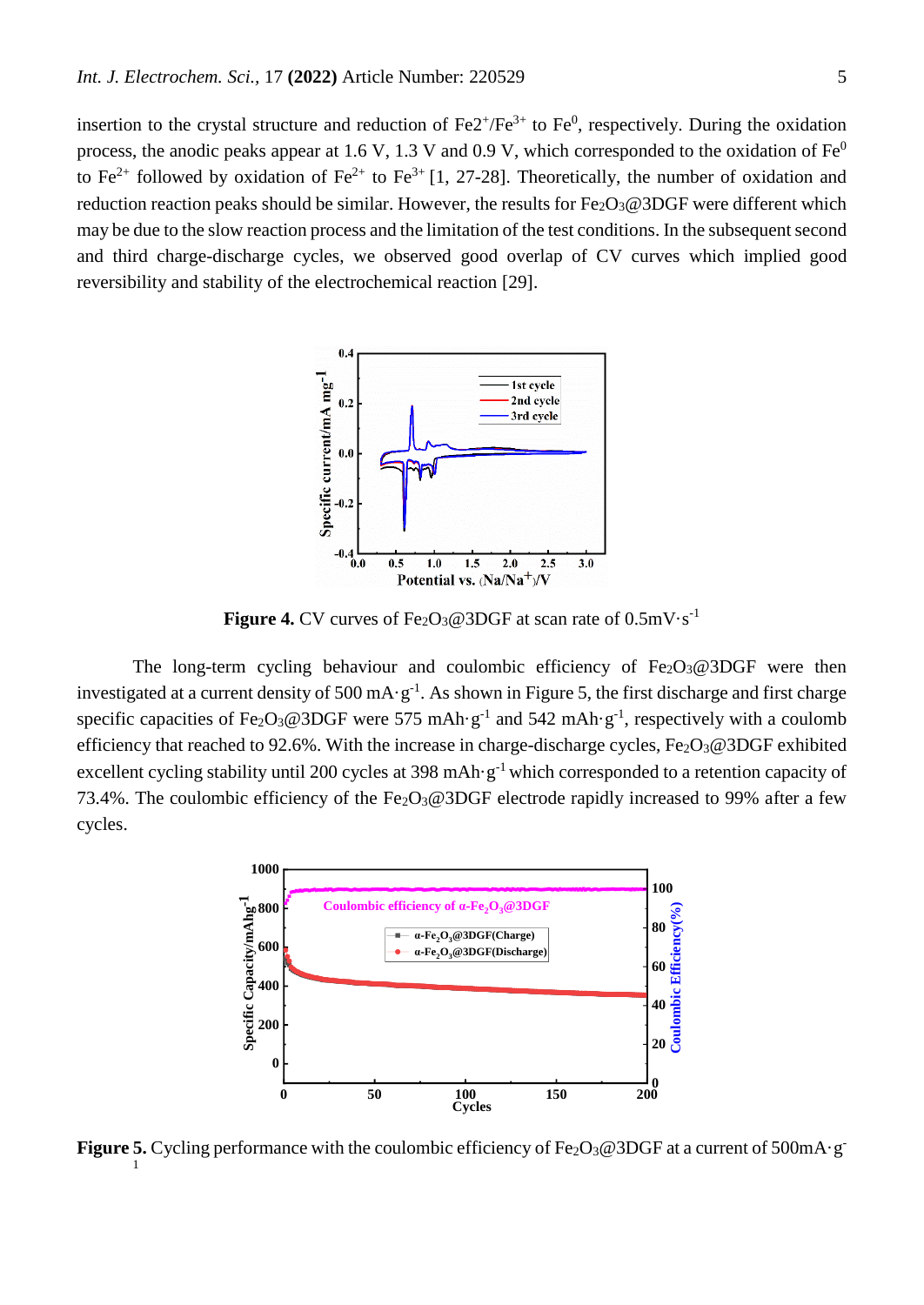In recent years, scientists had found the presence of pseudocapacitance contribution. This had been confirmed to have fast charging and discharging characteristics [2,3]. CV tests were used at various scan rates between  $0.1 \text{mVs}^{-1}$  and  $10.1 \text{mVs}^{-1}$  to evaluate the electrode process kinetics of Fe<sub>2</sub>O<sub>3</sub>@3DGF. The results were shown in Figure 6a. The relationship between scan rate (v) and peak current (i) was described by equation 4:

i=aν<sup>b</sup> (4)

where a and b were variable parameters. When the value of b approached to 1, the electrochemical process was controlled by pseudo-capacitance. Meanwhile, when the value of b approached to 0.5, the process was controlled by ionic diffusion behaviour [4]. The oxidation peaks at 0.9 V and 1.2V were named Peak 1 and Peak 2, respectively. The reduction peaks at 0.65 V and 1.0V were named Peak 3 and Peak 4, respectively. They showed that  $Fe<sub>2</sub>O<sub>3</sub>$  was reduced to Fe during the charge process with the creation of Na<sub>2</sub>O and the Fe was oxidized to Fe<sup>2+</sup>/Fe<sup>3+</sup> during the discharge process, respectively.

Moreover, equation 4 can be given in another form by equation (5):

 $log(i)=log(a)+blog(v)$  (5)

Figure 6b displayed the log (i) vs. log (v) plot of peaks 1, 2, 3 and 4 with b-values of 0.81 and 0.77. The kinetics of  $Fe<sub>2</sub>O<sub>3</sub>@3DGF$  were largely controlled by pseudocapacitive behaviour (Figure 6b). The percentage of pseudocapacitive contribution was calculated by equation 6.

 $i=k_1v+k_2v^{1/2}$  $1/2$  (6)

where  $k_1$  and  $k_2$  represented capacitive and diffusion contributions, respectively. Figure 6c exhibited the percentage contribution of pseudocapacitive behaviour at different scanning rates. When the scanning rates were  $0.1 \text{mV} \cdot \text{s}^{-1}$ ,  $0.3 \text{mV} \cdot \text{s}^{-1}$ ,  $0.5 \text{mV} \cdot \text{s}^{-1}$ ,  $0.8 \text{mV} \cdot \text{s}^{-1}$  and  $1.0 \text{mV} \cdot \text{s}^{-1}$ , the pseudocapacitive contributions were 49.2%, 59.8%, 67.9%, 72.8% and 80.6%, respectively. These results indicated that the capacity of  $Fe<sub>2</sub>O<sub>3</sub>@3DGF$  was mainly controlled by the pseudocapacitive behaviours which suggested a high kinetic process and rate capacity [5]. The high conductivity and contact area of  $Fe<sub>2</sub>O<sub>3</sub>$ provided abundant effective sites that facilitated electrolyte adsorption. These contributed to the improvement in the capacitive-controlled behaviour of the prepared material [6]. Figure 6d showed a detailed pseudocapacitive contribution proportion value in CV curve at the scanning rate of 0.5mV·s- $<sup>1</sup>$ (dark color identification in the figure).</sup>

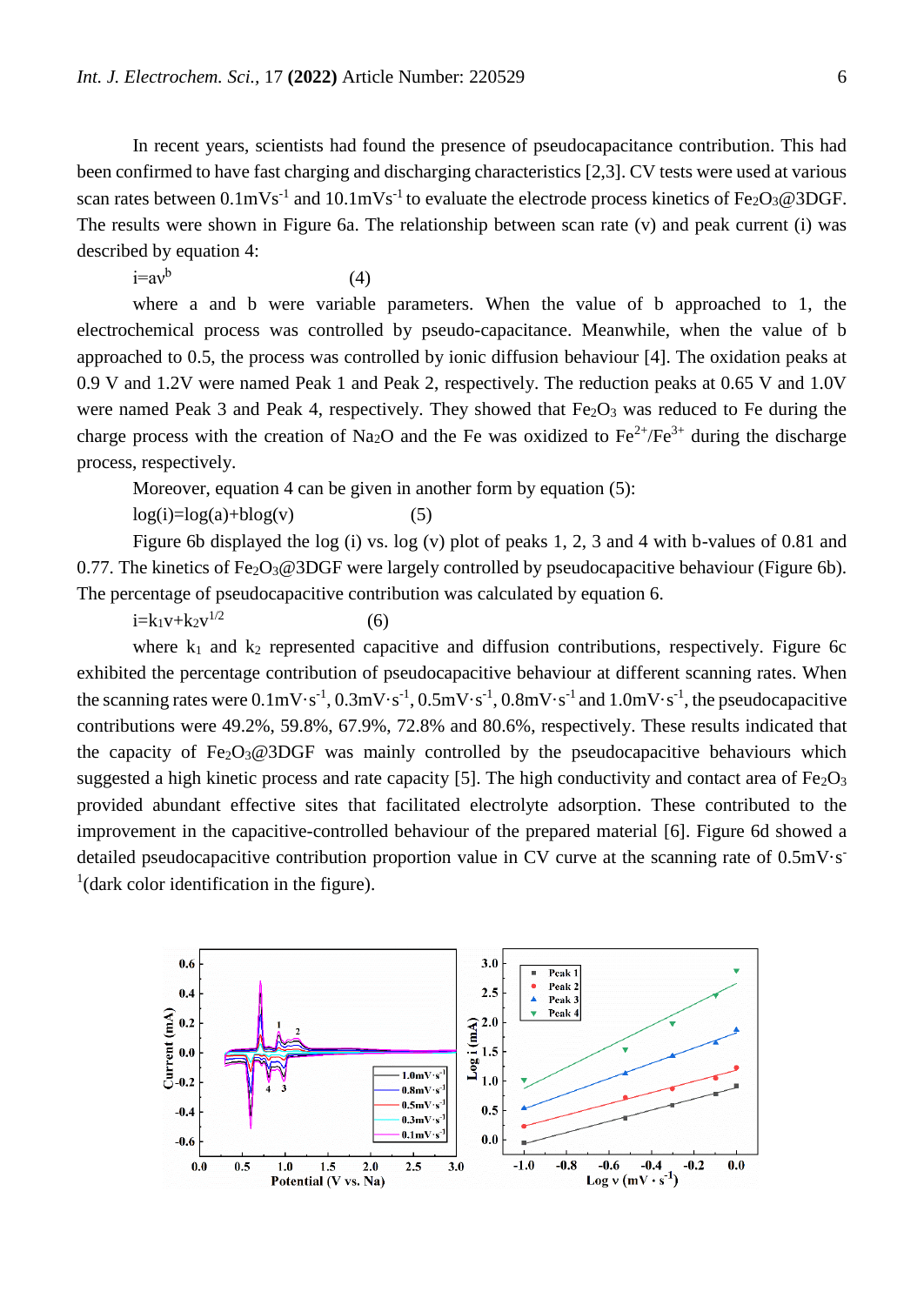

**Figure 6.** Kinetics investigation of the as-prepared  $Fe<sub>2</sub>O<sub>3</sub>@3DGF$  (a) CV curves at different scan rates (b) corresponding  $\log i$  vs.  $\log v$  plots at each redox peak (c) bar chart exhibiting the contribution ratio of pseudocapacitive contribution (d) CV curve with the pseudocapacitive contribution shown at a scan rate of  $0.5 \text{mV} \cdot \text{s}^{-1}$ 

To further investigate the observed differences in cycling stability and rate performance of  $Fe<sub>2</sub>O<sub>3</sub>@3DGF$ , the morphology and structure of the electrode material after 200 cycles were characterized by SEM. The results were shown in Figure 7. The surface of the  $Fe<sub>2</sub>O<sub>3</sub>@3DGF$  electrode material was very flat after 200 cycles of charging and discharging with no obvious cracks (Figure 7a). These characteristics were beneficial for maintaining good electrochemical and cycling stabilities. Although the rod-shaped  $Fe<sub>2</sub>O<sub>3</sub>@3DGF$  was fused with the base material 3DGF, the initial rod-shaped morphology was maintained. The flat top feature was still observed which indicated that this composite structure was stable. The stable structure retained the original morphology. Therefore, it was believed that this structural feature was related to the Fe-O-C bond formed between graphene surface and  $Fe<sub>2</sub>O<sub>3</sub>$ . Hence, the Fe<sub>2</sub>O<sub>3</sub>@3DGF both maintained a stable connection between Fe<sub>2</sub>O<sub>3</sub> nanorods and 3DGF sheets and promoted the electrochemical reaction kinetics of the electrodes. These significantly enhanced the sodium-ion battery performance of  $Fe<sub>2</sub>O<sub>3</sub>@3DGF$  complexes.



(a) Low-magnification (b) High-magnification

**Figure 7.** SEM images of Fe<sub>2</sub>O<sub>3</sub>@3DGF after charging-discharging 200 cycles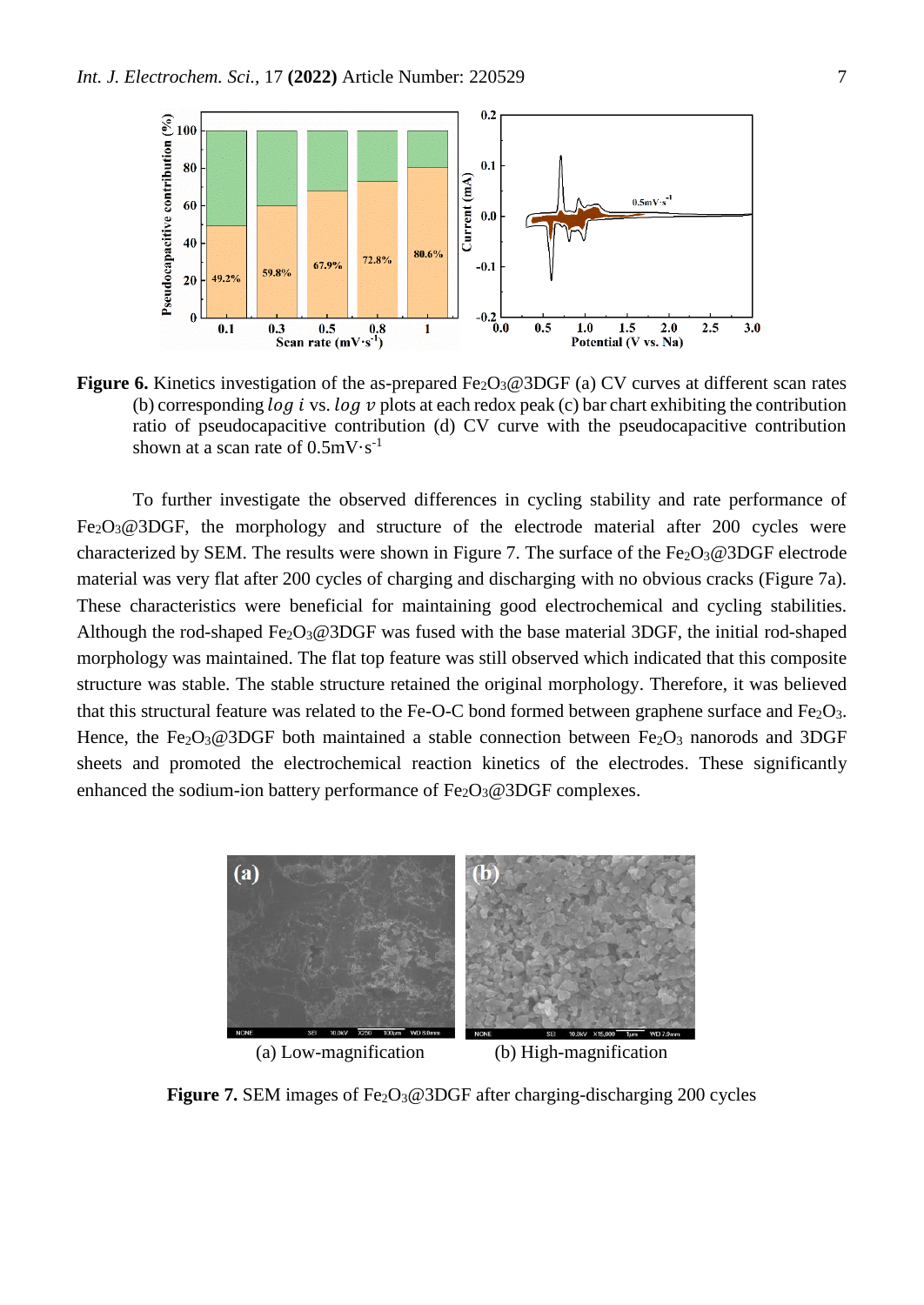The electrochemical properties of the prepared  $Fe<sub>2</sub>O<sub>3</sub>@3DGF$  were compared with samples described in literature. The findings were summarized in Table 1. Fe<sub>2</sub>O<sub>3</sub>@3DGF with a unique nanorod structure was tightly connected with the 3D graphene foam skeleton. It had better cycle stability and specific capacity than the samples described in the literature. Therefore, it was clear that the threedimensional graphene foam skeleton as the matrix material of  $Fe<sub>2</sub>O<sub>3</sub>@3DGF$  nanorods improved electrochemical performance.

| Matetial                                       | <b>Current Density</b><br>$(mA \cdot g^{-1})$ | Cycles | Retention<br>Capacity<br>$(mA·g-1)$ | Ref.   |
|------------------------------------------------|-----------------------------------------------|--------|-------------------------------------|--------|
| Fe <sub>2</sub> O <sub>3</sub> @C              | <b>200</b>                                    | 100    | 210                                 | $[19]$ |
| $\gamma$ - Fe <sub>2</sub> O <sub>3</sub> thin | 475                                           | 80     | 335.2                               | $[22]$ |
| film                                           |                                               |        |                                     |        |
| $Fe2O3-S@C$                                    | 800                                           | 100    | 224                                 | [30]   |
| Fe <sub>2</sub> O <sub>3</sub> @3DGF           | 500                                           | 200    | 398                                 | this   |
|                                                |                                               |        |                                     | paper  |

**Table 1.** The electrochemical performance of Fe<sub>2</sub>O<sub>3</sub>@3DGF in this work compared with the reported Fe2O<sup>3</sup> based composites

## **4. CONCLUSIONS**

The precursor  $\alpha$ -FeOOH@3DGF was annealed at different temperatures. The resulting Fe<sub>2</sub>O<sub>3</sub>@3DGF showed good cycle stability and high-rate performance. The capacity of Fe<sub>2</sub>O<sub>3</sub>@3DGF was mainly controlled by the pseudocapacitive behaviours which indicated high kinetic process and rate capacity. The surface of the  $Fe<sub>2</sub>O<sub>3</sub>@3DGF$  electrode material was very flat even after 200 cycles of charging and discharging with no obvious cracks. These characteristics were beneficial for maintaining good electrochemical and cycling stabilities.

## **References**

- 1. W.J. Zhu, Y.Y. Wang, Y.Z. Yu, Y.H. Hu and Y.C. Chen, *J. Alloy. Compd.,* 813 (2020) 152175.
- 2. C. Zhang, L. Shen, J.Q. Shen, F. Liu. G.Chen, R. Tao, S.X. Ma, Y.T. Peng and Y.F. Lu, *Adv. Mater.*, 31 (2019) 1808338.
- 3. B.Huang, Z.F. Pan, X.Y. Su and L. An, *J. Power Sources,* 399 (2018) 274.
- 4. F. Gu, J.F. Guo, X. Yao, P.A. Summers, S.D. Widi and P. Hall, *J. Clean. Prod.,* 161 (2017) 765.
- 5. L.Y. Wang, L.Q. Liu, C.C. Zhang, X. Wang and X.Y. Li, *Int. J. Electrochem. Sci.,* 16 (2021) 210643.
- 6. L.Y. Wang, C.C. Zhang, L.Q. Liu and X. Wang, *J. Mater. Sci.: Mater. Electron.*, 32 (2021) 15665.
- 7. J. Zhou, J.C. Chen, M.X. Chen, J. Wang, X.Z. Liu, B. Wei, Z.C. Wang, J.J. Li, L. Gu, Q.H. Zhang, H. Wang and L. Guo, *Adv. Mater.*, 1 (2019) 1807874.
- 8. L.Y. Wang, B.W. Wang, Y.C. Yang, X. Chen, J.H. Hu, D. Yang and A.G. Dong, *Chem. Commun.*, 55 (2019) 1229.